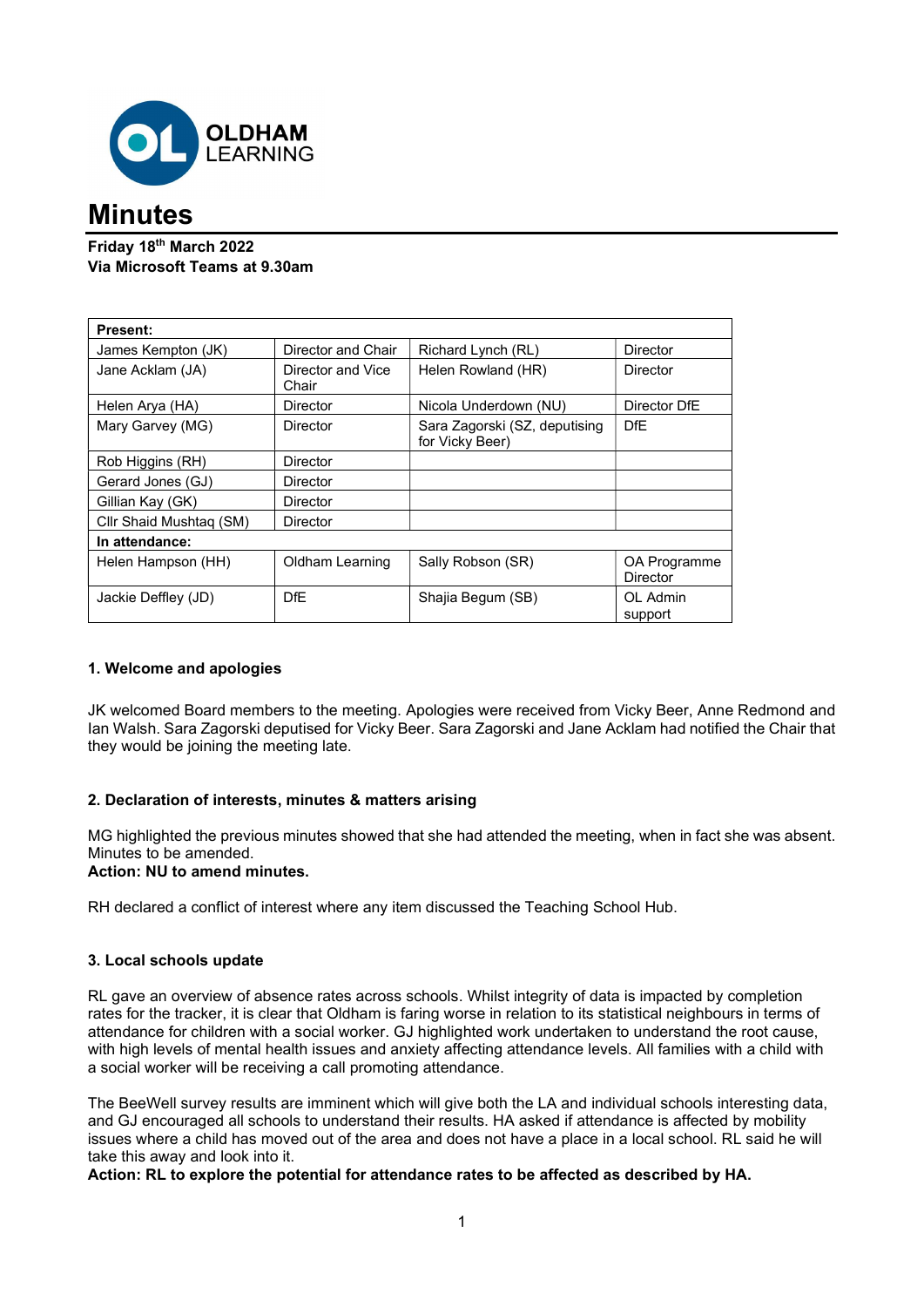#### 4. Constitutional Group: update

HA presented slides - enclosed here for reference



Oldham%20Learnin g%20constitution%2

RL noted that the constitution needs to make explicit reference to the LA and its roles/responsibilities to all schools. JK noted that the slides addressed the sector members only at this stage but it was intended that the LA would be represented, though there is more thinking to be done on the sector/LA interface, with the forthcoming Schools White Paper potentially giving more clarity on this. JK added the working grou believed that OL plays a role in ensuring the voice of the education sector in Oldham is heard by the LA and DfE, and that therefore it is important that OL is sector-led, but that membership beyond schools (eg the independent chair) brings benefits.

HA stated that OL should not be another layer of schools' accountability, and OL should offer challenge and support. RH noted that we need to focus on ensuring schools have a voice.

MG suggested that there is a disconnect between District groups and OL, and suggested that this could be changed by inviting a representative from each District to join the Board. All agreed this this was an excellent suggestion and would improve connectivity between schools and OL. Board members also agreed that the Teaching School Hub should be invited to join the Board.

NU highlighted the support that the OA team has given to OL and that this is coming to an end. Moving forward, DfE will link into OL differently via RSC and new Regions group. Consideration must be given to how OL looks after itself once this resource has gone.

Action: Board members to consider how to resource e.g. meeting secretariat.

HA commented that next steps for the constitutional group are to decide on the strategy going forward and email members on the progress.

Action: HA/RH/JK/SR to meet as the constitutional group to coordinate invitations from September 2022and provide an email update to Board members.

#### 5. School Improvement Tracker

Discussion was had regarding purpose of the tool, how the information was used and cost effectiveness.

HH clarified that it was a self-evaluation tool, not a data collection tool. RH highlighted problems with selfevaluation tools, issues with accuracy and danger of using this to incorrectly identify wrong areas to work on.

Board members agreed that it is for the Quality of Education sub-committee to decide whether the tool should be recommissioned. The Board agreed that schools who have completed the tool this year should be made aware that there is no guarantee it will be recommissioned from the Autumn, and so be encouraged to get use from the tool before that date.

#### Action: a decision on the future of the School Improvement Tracker to be made by the Quality of Education sub-committee (chaired by JA).

The Board agreed that a proposal on the future of the SIP process should be considered by the Board at the next meeting.

#### Action: RL to propose a model for SIP process in 2022-23 at the next meeting.

#### 6. Quality of Education sub-committee: Update

JA provided a verbal update covering discussions on the remit and operation of the group. The group will consist of 5 members – JA (Chair), the chairs of the secondary and Primary Heads groups, HA, and Tony Shepherd. Should the group need to consider a special school, an appropriate representative will be brought in.

The group will focus on those schools identified as vulnerable by the LA. They will hold termly meetings where they will consider intelligence from a variety of sources to consider what package of support is needed